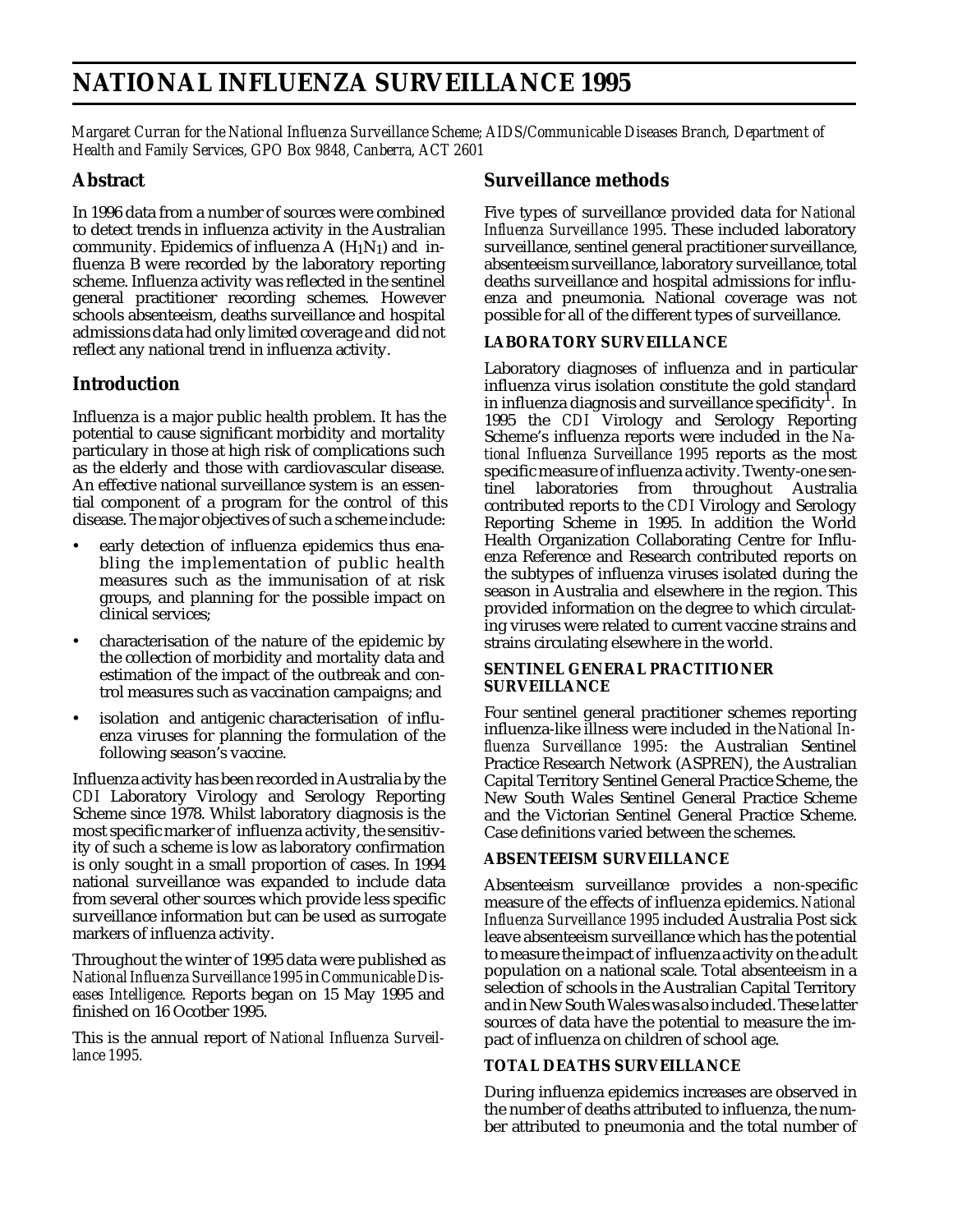deaths<sup>2,3</sup>. Surveillance data for total deaths can therefore be used to monitor outbreaks associated with strains of known high mortality such as influenza A H3N2. During 1995 these data were collected for Victoria and South Australia.

#### **HOSPITAL ADMISSIONS FOR INFLUENZA AND PNEUMONIA**

During influenza epidemics hospital admissions for influenza and pneumonia are known to rise and hence can be used as indicators of influenza activity in the community.

In 1995 the Victorian Department of Health and Community Services monitored hospital admissions for influenza and/or pneumonia as part of its influenza surveillance system.

### **Results**

#### **LABORATORY SURVEILLANCE**

#### *CDI* **Virology and Serology Reporting Scheme**

Epidemics of both influenza A  $H_1N_1$  and influenza B were recorded in 1995. Influenza A reports peaked in late June whilst those for influenza B reached a lower peak in August (Figure 1).

Overall it was an average season for influenza A (Figure 2). Reports peaked earlier than has been the case in recent years (Figure 3). Western Australia and the Northern Territory experienced a peak in April, earlier than other States and Territories (Figure 4) whilst re-

#### **Figure 1. Influenza A and B laboratory reports, 1995, by week**



#### **Figure 2. Influenza A and B laboratory reports, 1978 to 1995, by year of specimen collection**

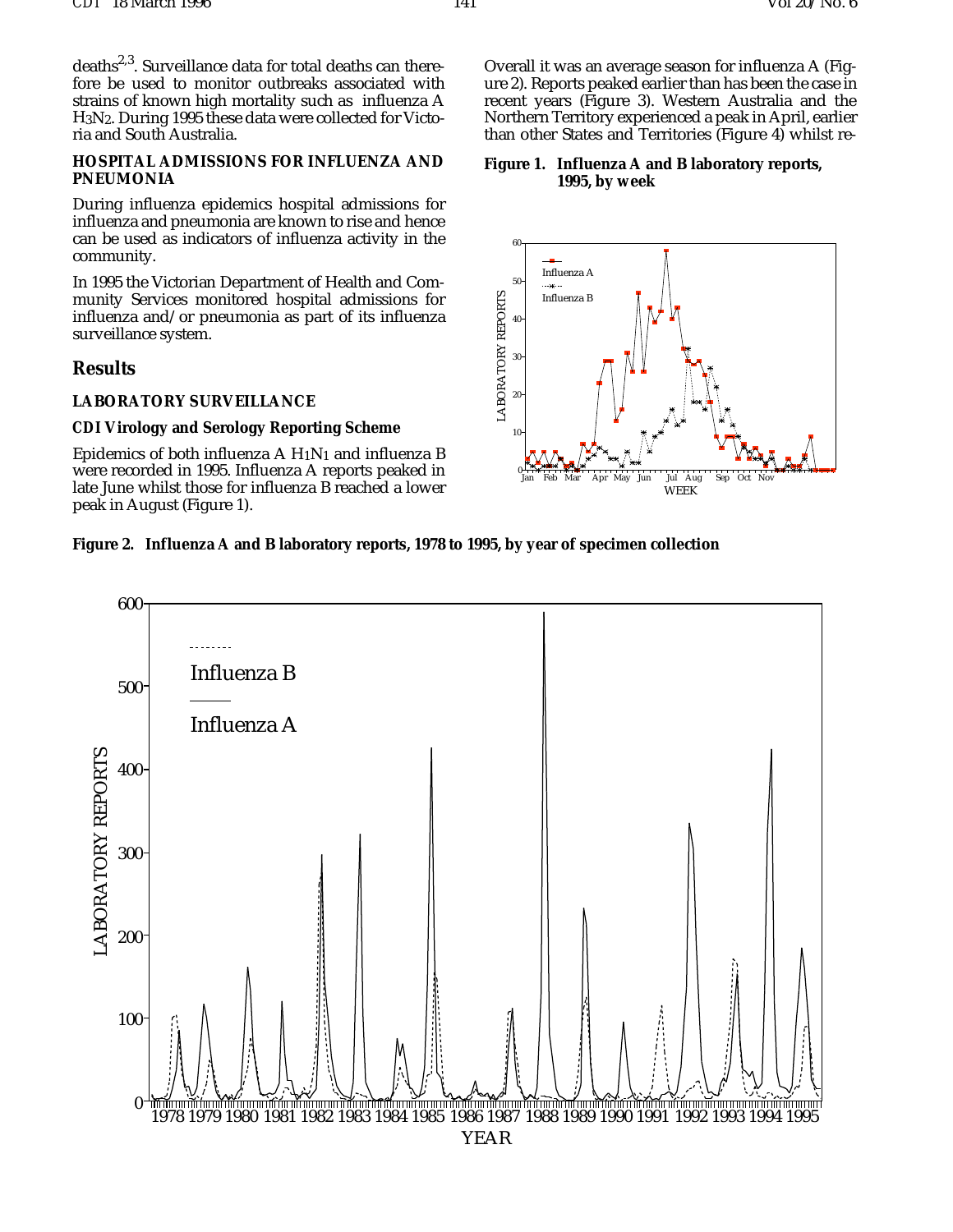

**Figure 4. Influenza A laboratory reports, by month of specimen collection and State or Territory**



**Figure 5. Influenza B laboratory reports, by month of specimen collection and State or Territory**



ports from Victoria peaked in May, New South Wales in June and those from Queensland in July. A total of 796 reports of influenza A was received for the year of which 92 (12%) were identified as being  $H_1N_1$  strains. Several of these were sub-typed as A/Texas/36/91 like. Only nine reports of  $H_3N_2$  strains were received, the strain of the remainder being unknown. The male/female ratio was 1.3/1.0 and 10% of reports were for adults over the age of 65 years.

Compared to previous epidemic years the number of influenza B laboratory reports received was moderate. Reports peaked in early August at a time when influenza A reports were declining. An earlier peak was seen in New South Wales than in other States and Territories (Figure 5). For 1995 a total of 354 reports of influenza B was received. Equal numbers of males and females were affected; the male/female ratio was 1.0/1.0 and 8 % of reports were for adults over the age of 65 years.

#### **WHO Collaborating Centre for Influenza Reference and Research**

#### **Influenza A (H1N1)**

Some antigenic heterogeneity was observed among isolates with the majority being closely related to the A/Texas/36/91 reference strain and a smaller number of the older A/Taiwan/1/86-like strains. Isolates did, however, display host-adaptive antigenic changes which often differentiate influenza viruses grown in cell culture from those grown in embryonated eggs. This has been a characteristic of the A  $(H_1N_1)$  A/Texaslike viruses isolated world-wide in recent years.

#### **Influenza A (H3N2)**

The small number of Australian isolates were antigenically indistinguishable from the A/Guangdong/ 25/93-A/Johannesburg/33/94 reference strains.

#### **Influenza B**

The majority of influenza B isolates displayed significant antigenic drift from the B/Panama/45/90 reference strain and were characterised as B/Beijing/184/93-like viruses.

#### **SENTINEL GENERAL PRACTITIONER SURVEILLANCE**

Consultation rates for influenza-like illness reported by general practitioners to the ASPREN scheme rose from June through to early August (Figure 6). For the New South Wales scheme a peak was observed in mid June, indicating a more acute epidemic course than seen nationally in the ASPREN scheme. The rates of influenza activity recorded by the Australian Capital Territory Sentinel General Practitioner Scheme fluctuated with peaks being observed in early June and again in late August. Consultation rates for Victoria remained consistently lower than the other schemes although some fluctuation was observed.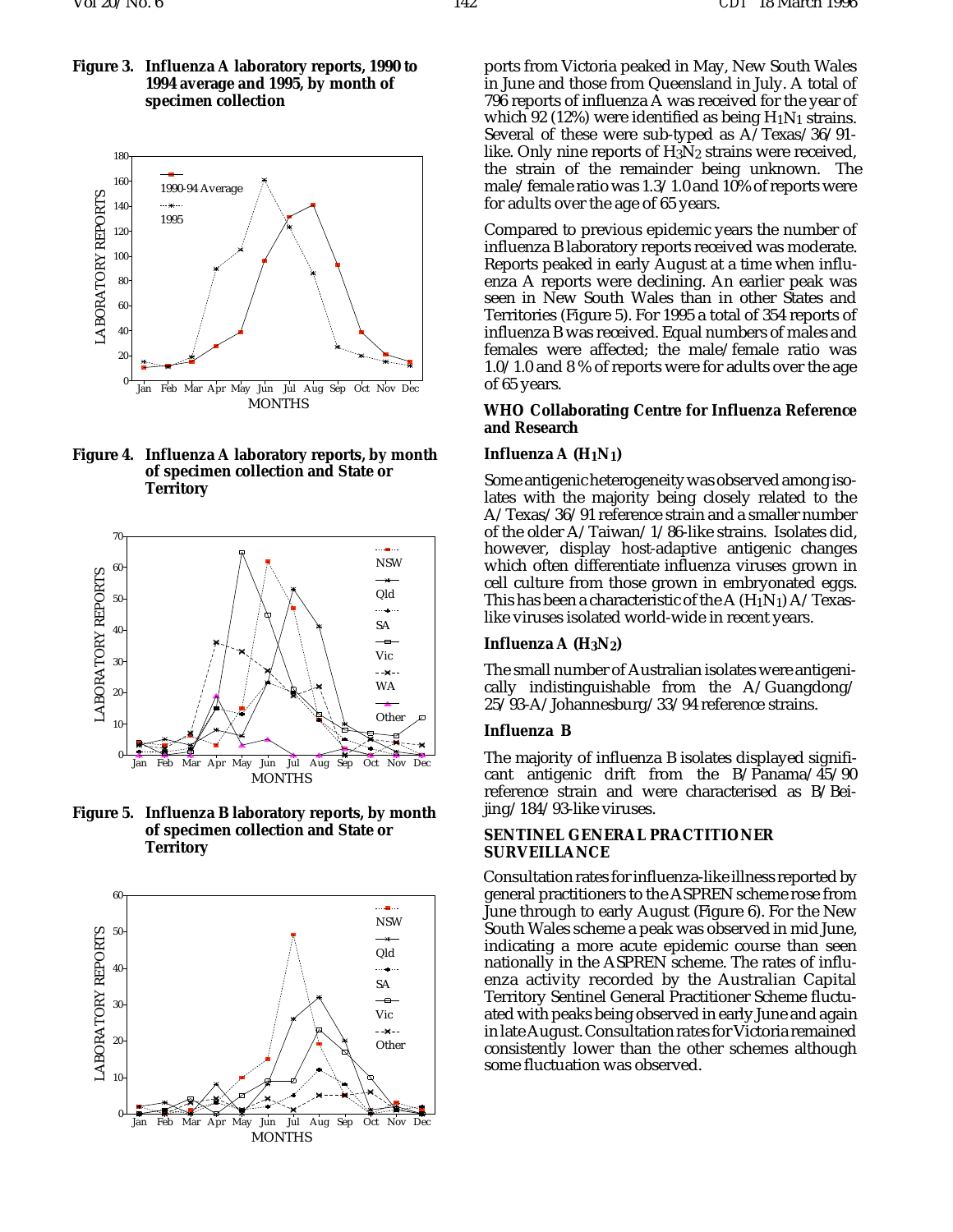



#### **ABSENTEEISM SURVEILLANCE**

National absenteeism rates reported by Australia Post remained between 2% and 4% throughout the winter months (Figure 7). Rates fell in late June. The New South Wales Schools absenteeism showed a peak rate of 11% in late June. The Australian Capital Territory schools absenteeism surveillance showed a similar pattern to that observed in New South Wales, peaking at the end of June. Schools absenteeism data was not available for the entire period due to school holidays.

#### **Figure 7. Australia Post and schools absenteeism reports by week and scheme**



#### **DEATHS SURVEILLANCE**

Victorian Total Deaths Surveillance fluctuated in 1995 but did not reveal any seasonal peak which could be associated with influenza activity (Figure 8). Whilst the death rates reported by South Australian Deaths Surveillance were higher than those in Victoria overall they followed a similar seasonal trend.



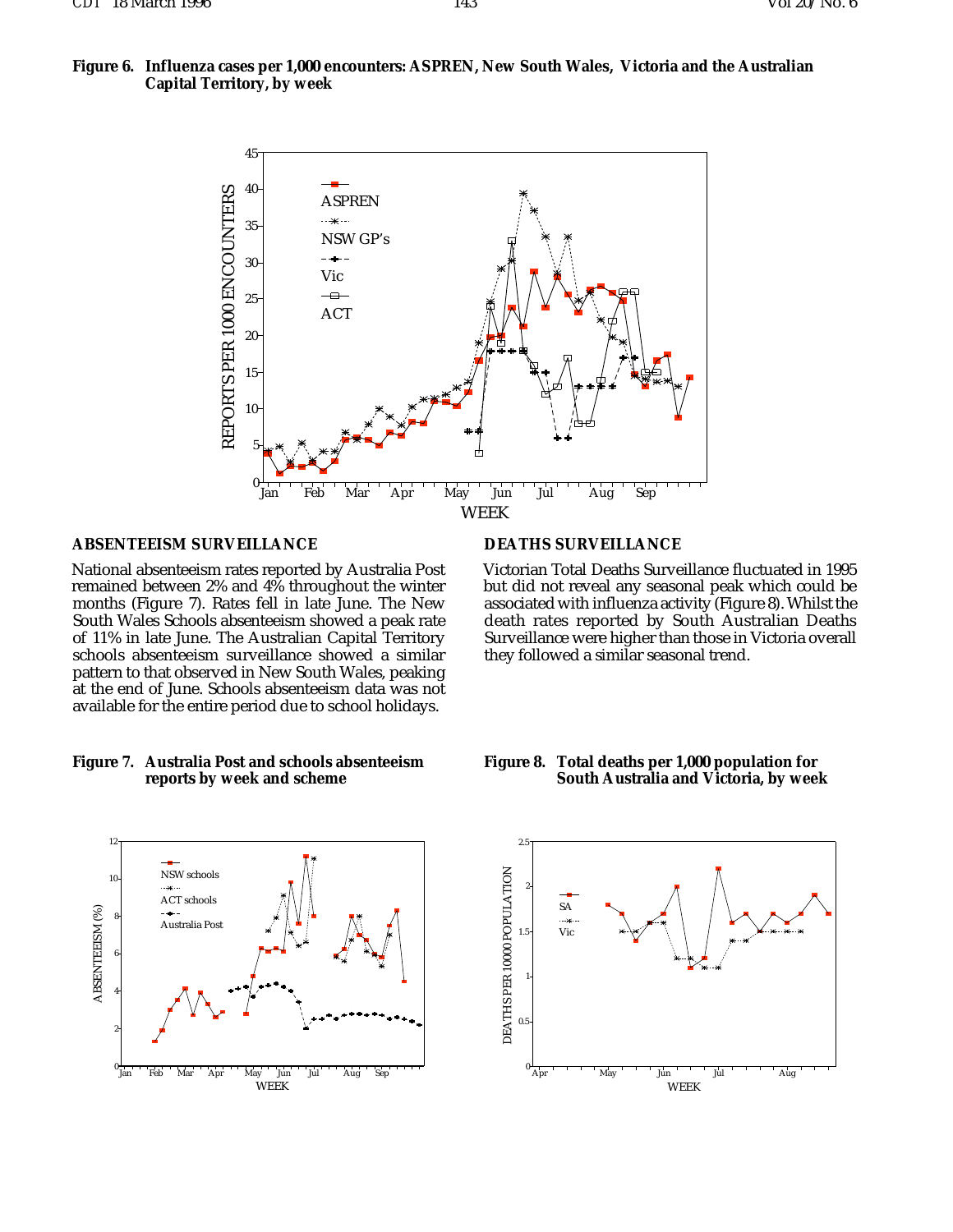### **Figure 9. Victorian influenza and pneumonia hospital admissions per 100 admissions,**



### **HOSPITAL ADMISSIONS FOR INFLUENZA AND PNEUMONIA**

# **Victorian Hospital Admissions Surveillance**

The rate of hospital admission for influenza and pneumonia recorded by this scheme demonstrated no apparent trend which could be attributed to influenza activity (Figure 9).

## **Discussion**

In 1995 in Australia moderate epidemics of both influenza A and B were observed. The occurence of epidemics of the two virus types in a single year is not unusual, these having been most recently observed 1989 and 1993.

Although the laboratory system is a sentinel one, seasonal trends in influenza activity are reflected in the data. As in previous years laboratory reports provided the most specific information on influenza activity in Australia in 1995 and therefore this method remains the standard for influenza surveillance. There were two distinct outbreaks, influenza A in June and influenza B in August. The last epidemic year for influenza  $AH<sub>1</sub>N<sub>1</sub>$ was in 1988 in Australia. In the 1995-1996 northern winter epidemics of this strain were recorded in Canada, Japan and most regions of the United States of America<sup>5</sup>. The majority of these isolates were antigenically similar to the A/Texas/36/91-like strains reported in Australia. This concurs with the view that outbreaks in the Southern hemisphere may predict the type of virus which will occur in the northern hemisphere the following winter $^6$ .

Epidemics of influenza B tend to occur in alternate  $\rm{y}^{\rm{t}}$ ears in Australia $^7$ . As expected there was an outbreak of this virus in 1995. By contrast only sporadic cases of influenza B were reported in North America, Europe and Asia in the 1995-1996 northern winter<sup>5</sup>.

The sentinel general practitioner schemes provided timely information on reports of influenza-like illness in Australia. A similar seasonal pattern was observed in the ASPREN and the New South Wales schemes but differed from that in Victoria and the ACT. The small number of practitioners involved in the ACT scheme may result in a reporting bias. It would be useful to combine the ACT figures with those for New South Wales. Overall influenza activity was highest in the ASPREN and New South Wales schemes at the end of June, similar to the peak in laboratory reports of influenza A but somewhat earlier than in 1994 when reports peaked in late August<sup>4</sup>.

National absenteeism rates reported by Australia Post remained between 2% and 4% throughout the winter months, similar to the national Telecom figures in 1994<sup>4</sup>. However it was not possible to correlate the rates with influenza activity. Schools absenteeism data are difficult to interpret due to breaks in data collection during school holidays. Also these data were only available from New South Wales and the Australian Capital Territory. Schools and industrial absenteeism are known to be insensitive and late indicators of influ-<br>enza activity<sup>6</sup>. Due to limited coverage the schools absenteeism data component of *National Influenza Surveillance* should be reviewed.

Deaths surveillance data was only available for two States, Victoria and South Australia, and is therefore not representative of the country as a whole. The lack of correlation between influenza activity and deaths surveillance may be due to the fact that few reports of influenza A  $H_3N_2$ , which is known to be associated with high mortality, were received in 1995. Whilst this surveillance method has been validated elsewhere<sup>2,3</sup>, due to limited coverage its contribution to *National Influenza Surveillance* is difficult to assess.

Hospital admissions data for influenza and pneumonia were only available from three hospitals in Victoria. This limited source of data is costly to collect and it is unlikely that more complete national coverage can be obtained in the near future. It is therefore recommended that the inclusion of these data in *National Influenza Surveillance* be reviewed.

# **Conclusion**

*National Influenza Surveillance* will continue in the winter of 1996. Whilst laboratory data continues to form the cornerstone of the scheme, data on influenza-like illness reported by sentinel general practitioners provides a non-specific indicator of influenza activity in the Australian community. In order to optimise the use of resources, contributors to this scheme should review data sources in the light of their value in *National Influenza Surveillance*. This should be done in conjunction with the Communicable Diseases Network of Australia New Zealand.